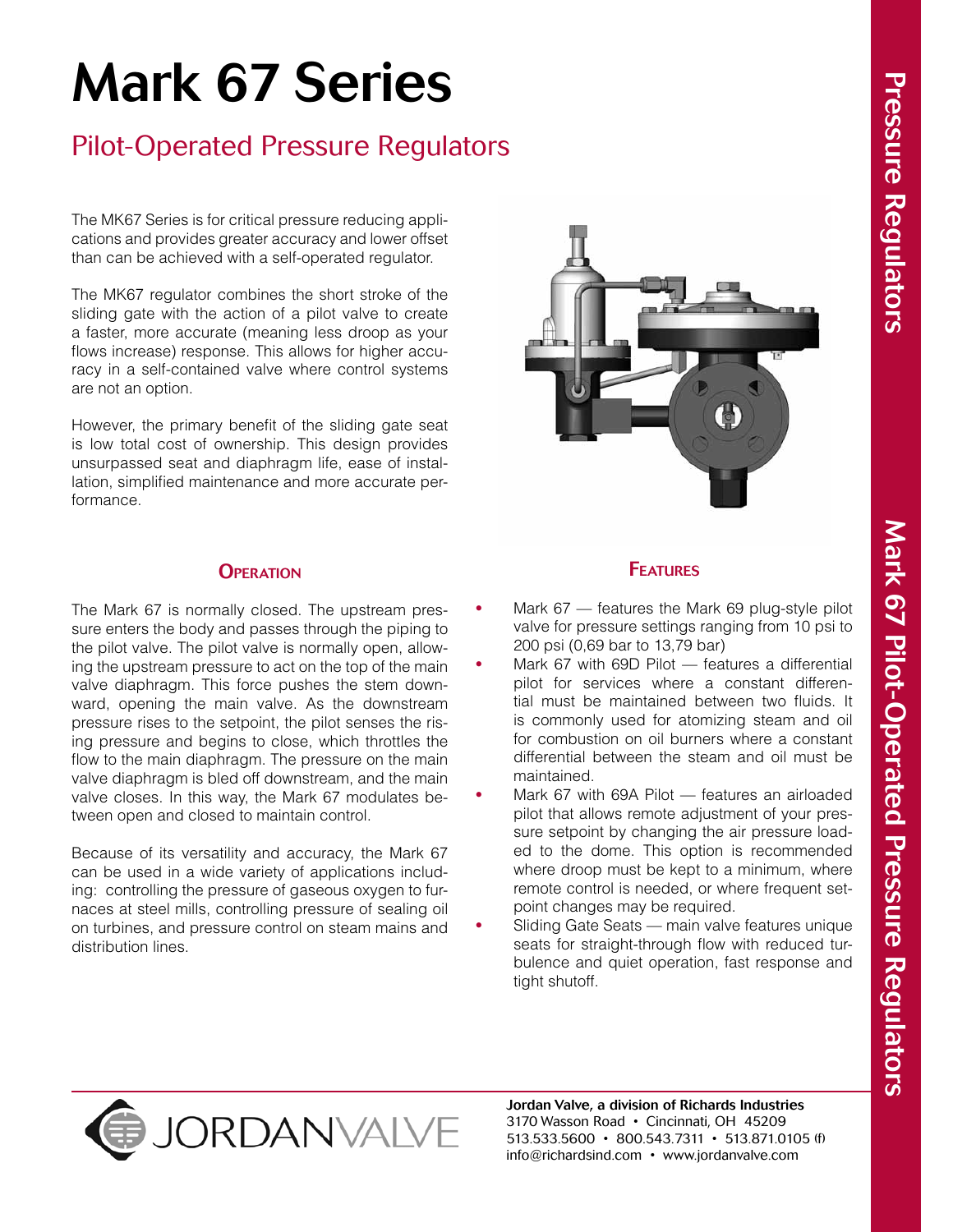#### **SPECIFICATIONS**

**Line Sizes:** 1/2" (DN15) through 6" (DN150)

#### **End Connections:**

- Threaded FNPT, BSPT, BSPP (1/2" 2" only)
- **•**  ANSI Flanges 150#, 300#
- **•**  DIN Flanges PN10/16, PN25/40

#### **Body Materials:**

- **•**  Ductile Iron
- Cast Iron
- Carbon Steel A216 WCB
- Stainless Steel A351 CF8M

#### **Trim Materials:**

- 303 SS Standard on DI, CI or CS valves
- 316SS Standard on SS valves

#### **Seat Materials:**

- **•**  Jorcote on SST Standard
- **•**  Jorcote/Jordanic For severe service

**Diaphragm Material:** Stainless Steel

**Service:** steam, water, oil, gas, air and chemicals

**Shutoff:** ANSI Class IV

**Gas Specifications:** meets the requirements of General Services Administration Standard Heating Specification PB54-1530 (AM.1), Paragraph 27.4

#### **Reduced Pressure Setpoint Ranges, PSI (BAR)**

| .6769L        |               |               |             | 6769H & 6769D    |              |
|---------------|---------------|---------------|-------------|------------------|--------------|
| $10 - 15$     | 13-25         | 10-30         | 25-75       | $10 - 150$       | 120-200      |
| $(0, 7-1, 0)$ | $(0, 9-1, 7)$ | $(0, 7-2, 1)$ | $(1,7-5,2)$ | $(4, 8 - 10, 3)$ | $(8,3-13,8)$ |

#### **Operating Pressure Drops (specify when ordering)**

| <b>Size</b>  | Differential Pressure Range PSI (BAR) |              |                 |                |  |  |  |  |
|--------------|---------------------------------------|--------------|-----------------|----------------|--|--|--|--|
| $1/2" - 4"$  | $15 - 25$                             | $25 - 150$   |                 |                |  |  |  |  |
| $(DN15-100)$ | $(1, 0-1, 7)$                         | $(1,7-10,3)$ |                 |                |  |  |  |  |
| 6"           | $15 - 25$                             | $25 - 50$    | $50-100$        | $100 - 150$    |  |  |  |  |
| (DN150)      | $(1, 0-1, 7)$                         | $(1,7-3,4)$  | $(3, 4 - 6, 9)$ | $(6.9 - 10.3)$ |  |  |  |  |

#### **Notes:**

- There is an overlap in set pressure ranges for 69L and 69H pilots. The 69H is recommended for differential pressures greater than 30 psi (2,07 bar).
- For 6" (DN150) size, four differential pressure ranges are specified. It is necessary to know which differential range applies in order to size the valve accurately.
- For service below or above the recommended differential pressure ranges or stated set pressure, consult factory,

#### **Cv (Kv) Values**

| Valve Size (DN)  | Max. Cv (Kv) | Valve Size (DN)  | <u>Ma</u> x. Cv (Kv) |
|------------------|--------------|------------------|----------------------|
| $1/2$ " (DN15)   | 5.0(4,3)     | 2" (DN50)        | 50(43,0)             |
| 3/4" (DN20)      | 9.5(8,2)     | $2-1/2$ " (DN65) | 55 (47,3)            |
| 1" (DN25)        | 15 (12,9)    | 3" (DN80)        | 115 (98,9)           |
| 1-1/4" (DN32)    | 25(21,5)     | 4" (DN100)       | 200 (172,0)          |
| $1-1/2$ " (DN40) | 45 (38,7)    | 6" (DN150)       | 395 (339,7)          |

#### **Body Pressure / Temperature Ratings**

|                       |                 | End   |                                         | <b>Pressure Rating</b><br>psi @ 100°F<br>(bar @ 37,8°C) |                                         | Pressure Rating*<br>psi/max temp °F<br>(bar/max temp °C) |
|-----------------------|-----------------|-------|-----------------------------------------|---------------------------------------------------------|-----------------------------------------|----------------------------------------------------------|
| Size (DN)             | Body<br>Mat'l   | Conn. | Std.<br>Main<br>Valve<br><b>Bolting</b> | Double<br><b>Bolted</b><br>Main<br>Valve                | Std.<br>Main<br>Valve<br><b>Bolting</b> | Double<br><b>Bolted</b><br>Main<br>Valve                 |
|                       |                 | 150FE | 250<br>(17)                             | 250<br>(17)                                             | 200/400<br>(14/204)                     | 200/400<br>(14/204)                                      |
|                       | DI              | 300FE | 500<br>(35)                             | 500<br>(35)                                             | 500/400<br>(35/204)                     | (35/204)                                                 |
|                       |                 | ТE    | 500<br>(35)                             | 600<br>(41)                                             | 500/400<br>(35/204)                     | 600/400<br>(41/204)                                      |
|                       | <b>CI</b><br>CS | 125FE | 200<br>(14)                             | 200<br>(14)                                             | 140/400<br>(10/204)                     | 140/400<br>(10/204)                                      |
|                       |                 | 250FE | 500<br>(35)                             | 500<br>(35)                                             | 290/400<br>(20/204)                     | 290/400<br>(20/204)                                      |
| 1/2" to 2"            |                 | TE    | 500<br>(35)                             | 500<br>(35)                                             | 290/400<br>(20/204)                     | 290/400<br>(20/204)                                      |
| (DN15 to<br>50)       |                 | 150FE | 285<br>(20)                             | 285<br>(20)                                             | 125/650<br>(9/343)                      | 125/650<br>(9/343)                                       |
|                       |                 | 300FE | 500<br>(35)                             | 600<br>(41)                                             | 500/650<br>(35/343)                     | 535/650<br>(37/343)                                      |
|                       |                 | ТE    | 500<br>(35)                             | 600<br>(41)                                             | 500/650<br>(35/343)                     | 600/650<br>(41/343)                                      |
|                       |                 | 150FE | 275<br>(19)                             | 275<br>(19)                                             | 125/650<br>(9/343)                      | 125/650<br>(9/343)                                       |
|                       | SS              | 300FE | 500<br>(35)                             | 600<br>(41)                                             | 445/650<br>(31/343)                     | 445/650<br>(31/343)                                      |
|                       |                 | TE    | 500<br>(35)                             | 600<br>(41)                                             | 500/650<br>(35/343)                     | 600/650<br>(41/343)                                      |
|                       | DI              | 150FE | 250<br>(17)                             | 250<br>(17)                                             | 200/400<br>(14/204)                     | 200/400<br>(14/204)                                      |
|                       |                 | 300FE | 500<br>(35)                             | 500<br>(35)                                             | 500/400<br>(35/204)                     | 500/400<br>(35/204)                                      |
|                       | CI<br>CS        | 125FE | 200<br>(14)                             | 200<br>(14)                                             | 140/400<br>(10/204)                     | 140/400<br>(10/204)                                      |
| $2 - 1/2"$<br>to $6"$ |                 | 250FE | 500<br>(35)                             | 500<br>(35)                                             | 290/400<br>(20/204)                     | 290/400<br>(20/204)                                      |
| (DN65 to<br>150)      |                 | 150FE | 285<br>(20)                             | 285<br>(20)                                             | 125/650<br>(9/343)                      | 125/650<br>(9/343)                                       |
|                       |                 | 300FE | 500<br>(35)                             | 600<br>(41)                                             | 500/650<br>(25/343)                     | 535/650<br>(37/343)                                      |
|                       | SS              | 150FE | 275<br>(19)                             | 275<br>(19)                                             | 125/650<br>(9/343)                      | 125/650<br>(9/343)                                       |
|                       |                 | 300FE | 500<br>(35)                             | 600<br>(41)                                             | 445/650<br>(31/343)                     | 445/650<br>(31/343)                                      |

\* These rating are for High Pressure Pilot, consult factory for Low Pressure Pilot (which may be lower).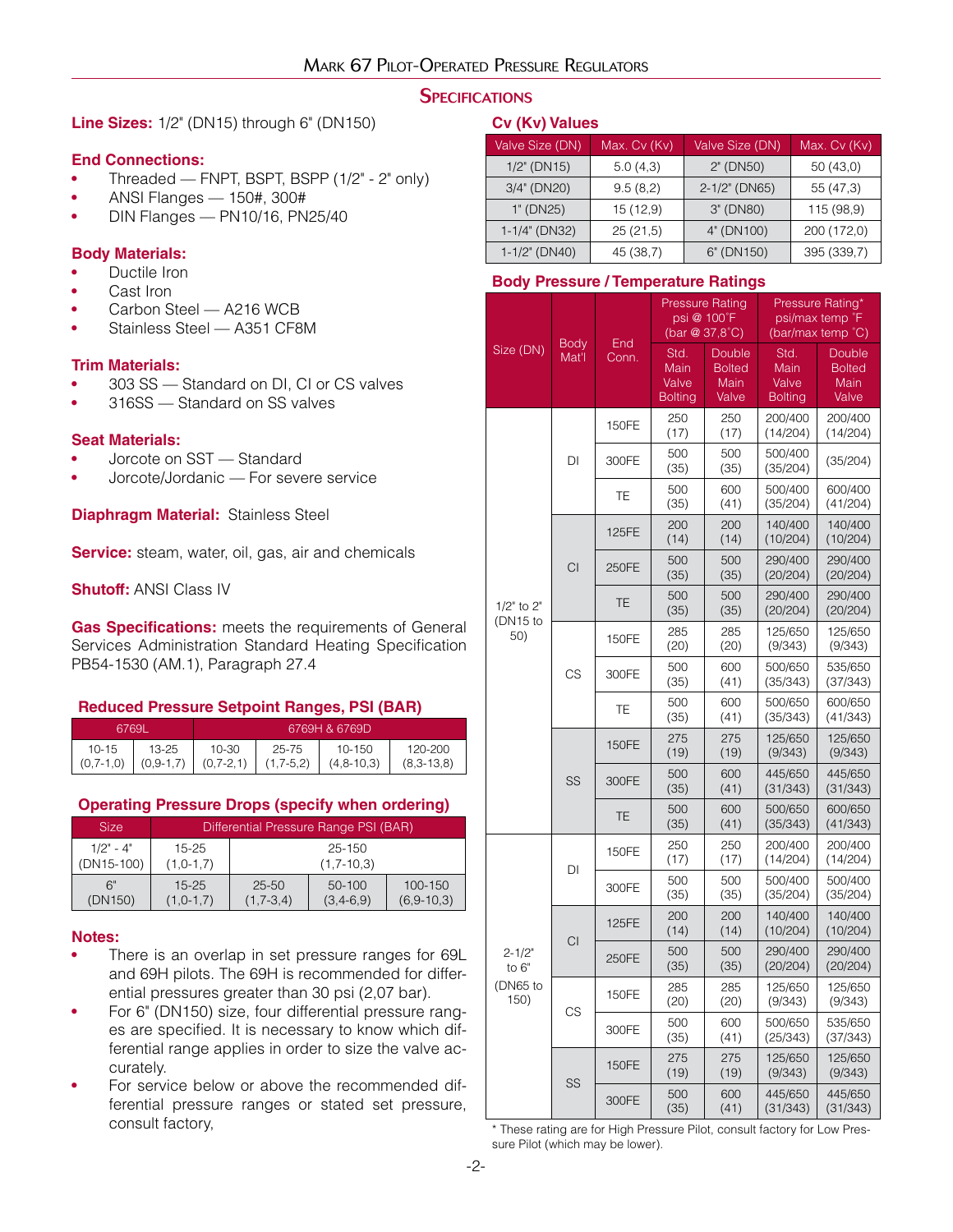# **DIMENSIONS**





**•**  Threaded Ends: MK6769H/L

|                |                |                  |      | Dimension (inches) |       |     |      |        |      |        |
|----------------|----------------|------------------|------|--------------------|-------|-----|------|--------|------|--------|
| <b>Size</b>    | $\overline{A}$ |                  |      |                    | B     | C   | D    | E(H)   | E(L) | Weight |
|                | DI             | CS/<br><b>SS</b> | All  | All                | All   | All | All  | (lbs.) |      |        |
| 1/2"           | 5.31           | 5.5              | 5.06 | 3.5                | 7.12  | 8.0 | 11.5 | 32     |      |        |
| 3/4"           | 5.31           | 5.5              | 5.06 | 3.5                | 7.12  | 8.0 | 11.5 | 32     |      |        |
| 1"             | 5.69           | 6.5              | 5.25 | 3.62               | 7.12  | 8.0 | 11.5 | 36     |      |        |
| $1\frac{1}{4}$ | 5.88           | 6.5              | 5.43 | 3.75               | 7.12  | 8.0 | 11.5 | 36     |      |        |
| $1\frac{1}{2}$ | 8.18           | 8.18             | 7.0  | 5.0                | 10.62 | 9.5 | 13.0 | 37     |      |        |
| 2"             | 8.18           | 8.18             | 7.0  | 5.0                | 10.62 | 9.5 | 13.0 | 39     |      |        |

**•**  Threaded Ends: MK6769H/L, DIN

|             |     |                  |     | Dimension (mm) |     |     |     |      |      |        |
|-------------|-----|------------------|-----|----------------|-----|-----|-----|------|------|--------|
| <b>Size</b> | Α   |                  |     |                | B   | C   | D   | E(H) | E(L) | Weight |
| (DN)        | DI  | CS/<br><b>SS</b> | All | All            | All | All | All | (kg) |      |        |
| 15          | 135 | 140              | 129 | 89             | 181 | 203 | 292 | 14,5 |      |        |
| 20          | 135 | 140              | 129 | 89             | 181 | 203 | 292 | 14,5 |      |        |
| 25          | 145 | 165              | 133 | 92             | 181 | 203 | 292 | 16,3 |      |        |
| 32          | 149 | 165              | 138 | 95             | 181 | 203 | 292 | 16,3 |      |        |
| 40          | 208 | 208              | 178 | 127            | 270 | 241 | 330 | 16,8 |      |        |
| 50          | 208 | 208              | 178 | 127            | 270 | 241 | 330 | 17,7 |      |        |

# **•**  Flanged Ends, MK6769H/L

 $3"$ 

4"

6"

| <b>Size</b>      |              |       |       |      | Dimensions (inches) |      |      | Weight |  |
|------------------|--------------|-------|-------|------|---------------------|------|------|--------|--|
|                  | Flange       | A1    | B     | C    | D                   | E(H) | E(L) | (lbs.) |  |
| $1/2$ "          | 150#         | 11.5  | 5.06  | 3.5  | 7.12                | 8.0  | 11.5 | 36     |  |
|                  | 300#         | 11.5  | 5.06  | 3.5  | 7.12                | 8.0  | 11.5 | 36     |  |
| 3/4"             | 150#         | 11.5  | 5.06  | 3.5  | 7.12                | 8.0  | 11.5 | 38     |  |
|                  | 300#         | 11.5  | 5.06  | 3.5  | 7.12                | 8.0  | 11.5 | 38     |  |
| 1"               | 150#         | 11.5  | 5.25  | 3.62 | 7.12                | 8.0  | 11.5 | 42     |  |
|                  | 300#         | 11.5  | 5.25  | 3.62 | 7.12                | 8.0  | 11.5 | 42     |  |
| $1\frac{1}{4}$   | 150#         | 11.5  | 5.43  | 3.75 | 7.12                | 8.0  | 11.5 | 44     |  |
|                  | 300#         | 11.5  | 5.43  | 3.75 | 7.12                | 8.0  | 11.5 | 44     |  |
| $1\frac{1}{2}$   | 150#         | 14.5  | 7.0   | 5.0  | 10.62               | 9.5  | 13.0 | 49     |  |
|                  | 300#         | 14.5  | 7.0   | 5.0  | 10.62               | 9.5  | 13.0 | 49     |  |
| 2"               | 150#         | 14.5  | 7.0   | 5.0  | 10.62               | 9.5  | 13.0 | 53     |  |
|                  | 300#         | 14.5  | 7.0   | 5.0  | 10.62               | 9.5  | 13.0 | 53     |  |
|                  | Larger Sizes |       |       |      |                     |      |      |        |  |
| <b>Size</b>      | <b>ANSI</b>  |       |       |      | Dimensions (inches) |      |      | Weight |  |
|                  | Flange       | A1    | B     | C    | D                   | E(H) | E(L) | (lbs.) |  |
| $2\frac{1}{2}$ " | 125-150#     | 10.87 | 10.68 | 6.93 | 12.75               | 10.0 | 13.5 | 173    |  |
|                  |              |       |       |      |                     |      |      |        |  |

250-300# 11.5 10.68 6.93 12.75 10.0 13.5 173

125-150# 11.75 10.68 6.93 12.75 10.0 13.5 193 250-300# 12.5 10.68 6.93 12.75 10.0 13.5 193

125-150# 13.87 11.88 8.0 12.75 11.0 12.0 223 250-300# 14.50 11.88 8.0 12.75 11.0 12.0 223

125-150# 17.75 12.57 9.0 12.75 11.0 13.0 313 250-300# 18.62 12.57 9.0 12.75 11.0 13.0 313

# **•**  Flanged Ends, MK6769H/L, DIN

| <b>Size</b> | Flange |     |     |                      | Dimensions (mm) |      |      | <b>Weight</b> |
|-------------|--------|-----|-----|----------------------|-----------------|------|------|---------------|
| (DN)        | (PN)   | A1  | B   | C                    | D               | E(H) | E(L) | (kg)          |
|             | 10/16  | 292 | 129 | 89                   | 181             | 203  | 292  | 16,3          |
| 15          | 25/40  | 292 | 129 | 89                   | 181             | 203  | 292  | 16,3          |
| 20          | 10/16  | 292 | 129 | 89                   | 181             | 203  | 292  | 17,2          |
|             | 25/40  | 292 | 129 | 89                   | 181             | 203  | 292  | 17,2          |
| 25          | 10/16  | 292 | 133 | 92                   | 181             | 203  | 292  | 19,0          |
|             | 25/40  | 292 | 133 | 92                   | 181             | 203  | 292  | 19,0          |
| 32          | 10/16  | 292 | 138 | 95                   | 181             | 203  | 292  | 20,0          |
|             | 25/40  | 292 | 138 | 95                   | 181             | 203  | 292  | 20,0          |
| 40          | 10/16  | 368 | 178 | 127                  | 270             | 241  | 330  | 22,2          |
|             | 25/40  | 368 | 178 | 127                  | 270             | 241  | 330  | 22,2          |
| 50          | 10/16  | 368 | 178 | 127                  | 270             | 241  | 330  | 24,0          |
|             | 25/40  | 368 | 178 | 127                  | 270             | 241  | 330  | 24,0          |
|             |        |     |     | $1 - 2 - 3 - 0 = -1$ |                 |      |      |               |

| Larger Sizes |  |
|--------------|--|
|--------------|--|

| <b>Size</b> | Flange |                |     |     | Dimensions (mm) |      |      | Weight, |
|-------------|--------|----------------|-----|-----|-----------------|------|------|---------|
| (DN)        | (PN)   | A <sub>1</sub> | B   | C   | D               | E(H) | E(L) | (kg)    |
| 65          | 10/16  | 283            | 271 | 176 | 324             | 254  | 343  | 78,5    |
|             | 25/40  | 283            | 271 | 176 | 324             | 254  | 343  | 78,5    |
| 80          | 10/16  | 312            | 271 | 176 | 324             | 254  | 343  | 87,5    |
|             | 25/40  | 312            | 271 | 176 | 324             | 254  | 343  | 87,5    |
| 100         | 10/16  | 350            | 302 | 203 | 324             | 279  | 305  | 101,2   |
|             | 25/40  | 350            | 302 | 203 | 324             | 279  | 305  | 101,2   |
| 150         | 10/16  | 471            | 319 | 229 | 324             | 279  | 330  | 142,0   |
|             | 25/40  | 471            | 319 | 229 | 324             | 279  | 330  | 142.0   |